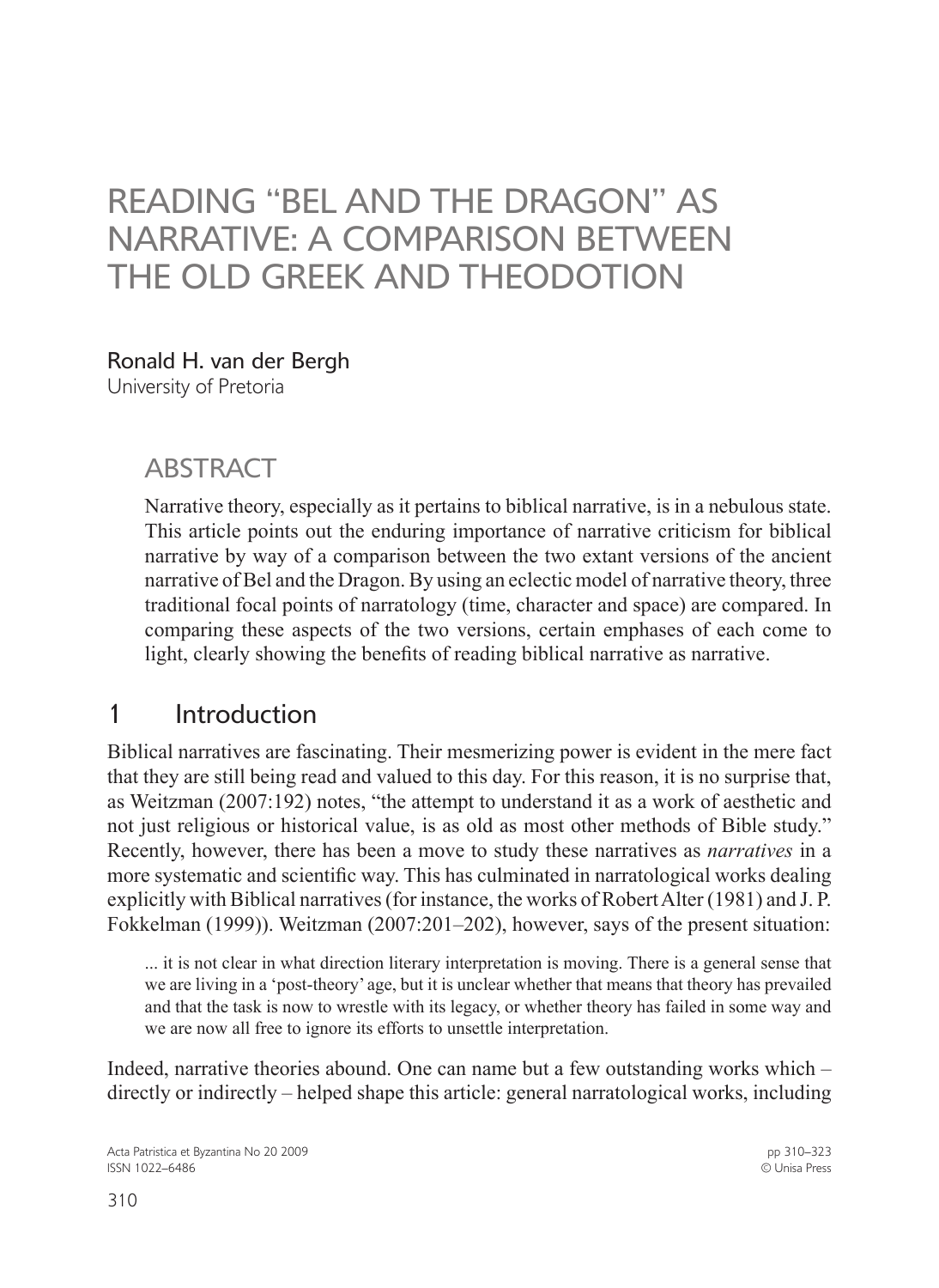that of Chatman (1978), Genette (1980), Brink (1987), Toolan (2001), and Rimmon-Kenan (2002); works on biblical narrative as such, including the classical work of Bar-Efrat (1989), the useful practical guide of Tolmie (1999), and the more recent work of Resseguie (2005); and dissertations on ancient narrative, such as De Villiers (2004) and Brink (2005). The useful summary of Powell (1995), which also attests to the eclectic nature of narrative theory, should further be noted, as well as the recent contribution by Kanonge (2009), which, however, deals with a specific theory (that of Greimas).

This article, then, is more an *application* of theory than an *elaboration* of theory. It merely seeks to highlight the importance of reading ancient narrative according to the theory (or theories) of narratology, while at the same time shedding light on the narrative of *Bel and the Dragon*. This ancient narrative is well suited to this task, as it exists in two versions, the Old Greek  $(OG)$  and Theodotion  $(TH)$ .<sup>1</sup> No Hebrew or Aramaic version of *Bel and the Dragon* is known today (McLay 2007:1024). The basic plot of both versions is similar to a great extent and this makes for easy comparison. Although a study of the redaction history of the narrative will be an interesting venture, this study will be of a synchronic kind. Narratology, after all, "is not saddled with the task of determining origins and establishing ur-stories" (Chatman 1990:313). Rather, narratology deals with the text at hand. Such a study pertaining to *Bel and the Dragon*  is viable, since both narratives, as they stand, "constitute a coherent and artistic whole" (Collins 1993:409).

This specific study is not a comprehensive narratological analysis of either of these two versions, although such an enterprise would indeed be fruitful. The focus will be on the *differences* between the two versions on the plane of narrative. To clearly point out some of these differences between the two texts, three traditional focal points of narratology will be looked at: that of time, character and space. Before such a study can commence, however, it is necessary to determine the episodic structure of both narratives.

## 2 Structure

Some scholars divide *Bel and the Dragon* into two episodes – as is also evidenced by the narrative's traditional name (cf. Doran 1986:301; Hammer 1972:235; Moore 1977:117). However, the narrative clearly unfolds in three distinct episodes (Collins 1993:409; Tilly 2007:43). Episode 1 (verses 3–22) and Episode 2 (verses 23–27) share the same basic structure: (a) A (logical) challenge by the king (b) is met by Daniel; (c) this claim is falsified and (d) the unmasked pretender to divinity is destroyed. In Episodes 1 and 2, then, Daniel relies on his own wits to outsmart his enemies (Collins 1992:336; 1993:413; Moore 1977:127). In Episode 3 (verses 28–42), Daniel is not the one who solves the problem. In fact, Daniel is confronted with a seemingly insurmountable problem; a problem which is only solved in the narrative through the use of *deus ex machina*. The basic structure of Episode 3, then, is different from that of Episodes 1 and 2: (a) A (physical) challenge by the king (via the people of the land  $-$  OG / via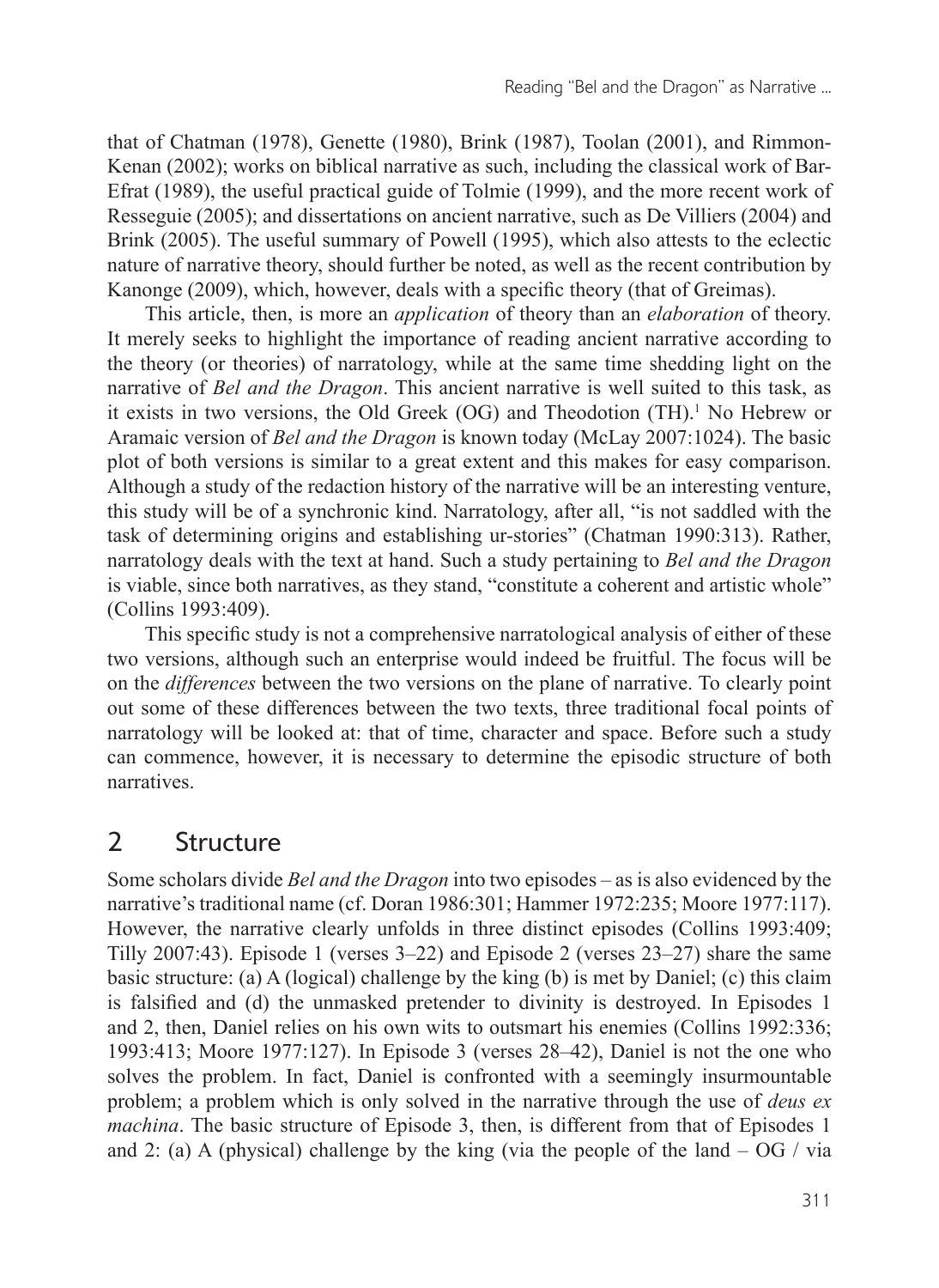the Babylonians – TH) (b) is suffered by Daniel; (c) his dire situation is only resolved through the intervention of the Lord (via Habakkuk) (d) with the destruction of Daniel's enemies as an end result.

Formal markers also serve to delineate the episodes in the narrative. In TH, "And it happened ... " (καὶ ἐγένετο) demarcates a new episode. The same expression occurs in TH verse 18, but there it is clearly linked to the preceding verse. In OG, "the Babylonians" of Episodes 1 and 2 move from the background to a more active role in the narrative in verse 28, where they are now described as "all the people of the land" (οἱ ἀπὸ τῆς χώρας πάντες). Nevertheless, they refer to the same group of people and together with TH (where the term "Babylonians" is again used) this direct reference to the Babylonians signifies the start of a new episode. Verse 28 in both versions ties the following verses with both the incident of Bel (τὸν Βηλ κατέστρεψε – OG / τὸν βηλ κατέσπασεν – TH) and the Dragon (τὸν δράκοντα ἀπέκτεινε – OG / τὸν δράκοντα ἀπέκτεινεν – TH); not merely with Episode 2. The link between Episodes 1 and 2 is stronger in OG (καὶ ἦν δράκων ἐν τῷ αὐτῷ τόπῷ - "and there was a Dragon *in that same place*") while the link is stronger between Episodes 2 and 3 in TH, although not as explicit (ὡς ἤκουσαν οἱ βαβυλώνιοι – "when the Babylonians heard (this)"). Nevertheless, the distinction between these episodes is clear in both OG and TH.

Episode 1 is prefaced by an introduction in both versions (cf. Collins 1993:409). Verse 1 of OG (ἐκ προφητείας Αμβακουμ υἱοῦ Ἰησοῦ ἐκ τῆς φυλῆς Λευι) should rather be construed as a heading than part of this introduction. The same can not be said of TH verse 1, which immediately gives background information to the narrative.

In light of the discussion above, the episodic structure of *Bel and the Dragon* can be presented as follows:

|                       | Old Greek (Verses) | Theodotion (Verses) |
|-----------------------|--------------------|---------------------|
| Heading               |                    | None                |
| Introduction          |                    | $1 - 2$             |
| Episode 1: Bel        | $3 - 22$           | $3 - 22$            |
| Episode 2: The Dragon | $23 - 27$          | $23 - 27$           |
| Episode 3: The Pit    | 28-42              | 28-42               |

### 3 Time

#### 3.1 Episode 1

#### 3.1.1 Duration

Striking in the narrative of *Bel and the Dragon* is that the pace of the narrative (i.e. the relation of narration time to narrated time) drops to scene in pivotal points of the discourse. In Episode 1, there are five such points: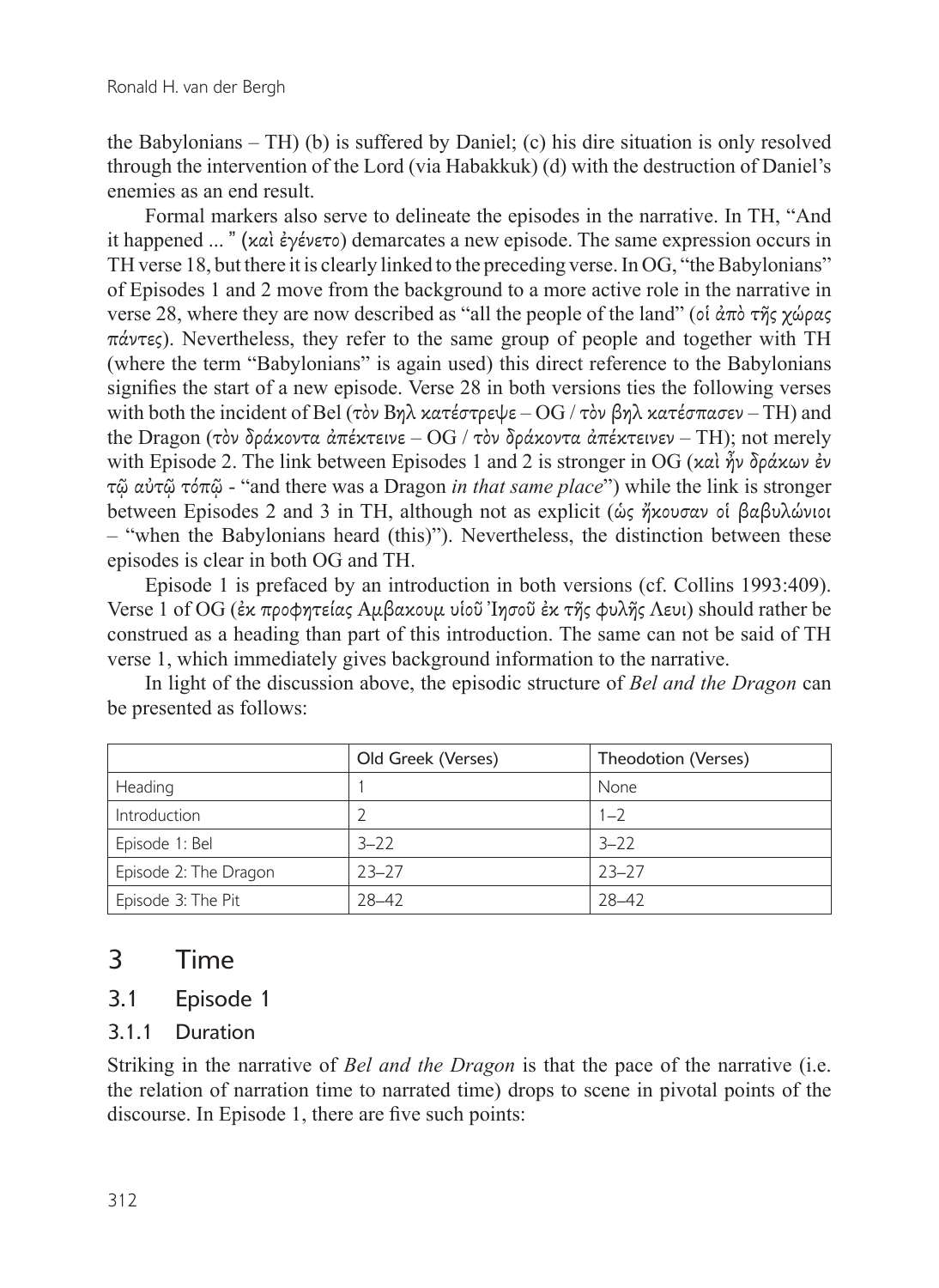- 1. the confrontation between the king and Daniel (5–7);
- 2. the confrontation between the king, the priests and Daniel (8b–9a);
- 3. the relation of how Bel's divinity will be tested (11b OG; 11 TH);
- 4. the discussion on the inspection of the seals (15b OG; 17 TH);
- 5. Daniel's pointing out of the priests' deceit (18b–20).

Episode 1 contains 485 words in OG, and 457 words in TH. Of these, 180 words in OG (37%) appear in scene, against TH's 157 words (34%). One can presume that both TH and OG cover the same amount of narrated time. This means that TH has a slightly quicker pace overall. However, in TH, the relation of how Bel's divinity will be tested is much more extensive than in OG. In fact, TH has 42 words in scene at this point, while OG has only 16. This is due to the direct speech of the priests, who in TH narrates what is about to follow. This direct speech has very few interruptions by the narrator (i.e. instances of pause, where direct speech is introduced): only six words in TH (thus giving a ratio of 6:42) while OG has three words (3:16). This has the effect that the implied reader's attention dwells more on the priests in Episode 1 of TH. This is an instance of focalization, where the implied reader is, so to speak, standing with the priests, anticipating what is about to happen. The testing of Bel's divinity itself is given in a very brief summary.

In OG, the focus is more on the inspection of the seals. Eighteen words in scene are spent on this instance, with only three words in pause (3:18). In TH, only seven words are used, with six words in pause (6:7). The implied reader of OG gets to dwell more on the importance of the seals and the fact that they were indeed not broken.

Before the priests' deceit is announced, both OG and TH have Daniel laughing. Daniel goes further, though, in TH, by stopping the king from entering. This adds one more incident on the story level, possibly making the narrated time a tad longer. On the level of discourse (i.e. narration time) this takes longer too, keeping the revelation of the deceit back, so to speak, with the king's halt at the door. This event further functions to highlight the naive character of the king, since the ashes which he was about to disturb were already strewn on the floor in his presence the previous day. Extended narration time helps the implied reader to dwell on the fact of the king's naivety, or, at the very least, forgetfulness, before the discourse moves on.

At the end, the narrative develops quickly. Once the deceit is shown, things start happening. A rather large amount of time is needed to kill the priests and overthrow Bel's temple, but this is related in only 63 words in OG (13% of the total text) and 49 words in TH (11% of the story).

#### 3.1.2 Order and Frequency

In OG Episode 1, anachrony helps to place emphasis on the secret entrance of the priests and the eating of Bel's food. In OG, this is done by way of two analepses in verses 15 and 21. Although the order is not disturbed much in verse 15, it is still a case of anachrony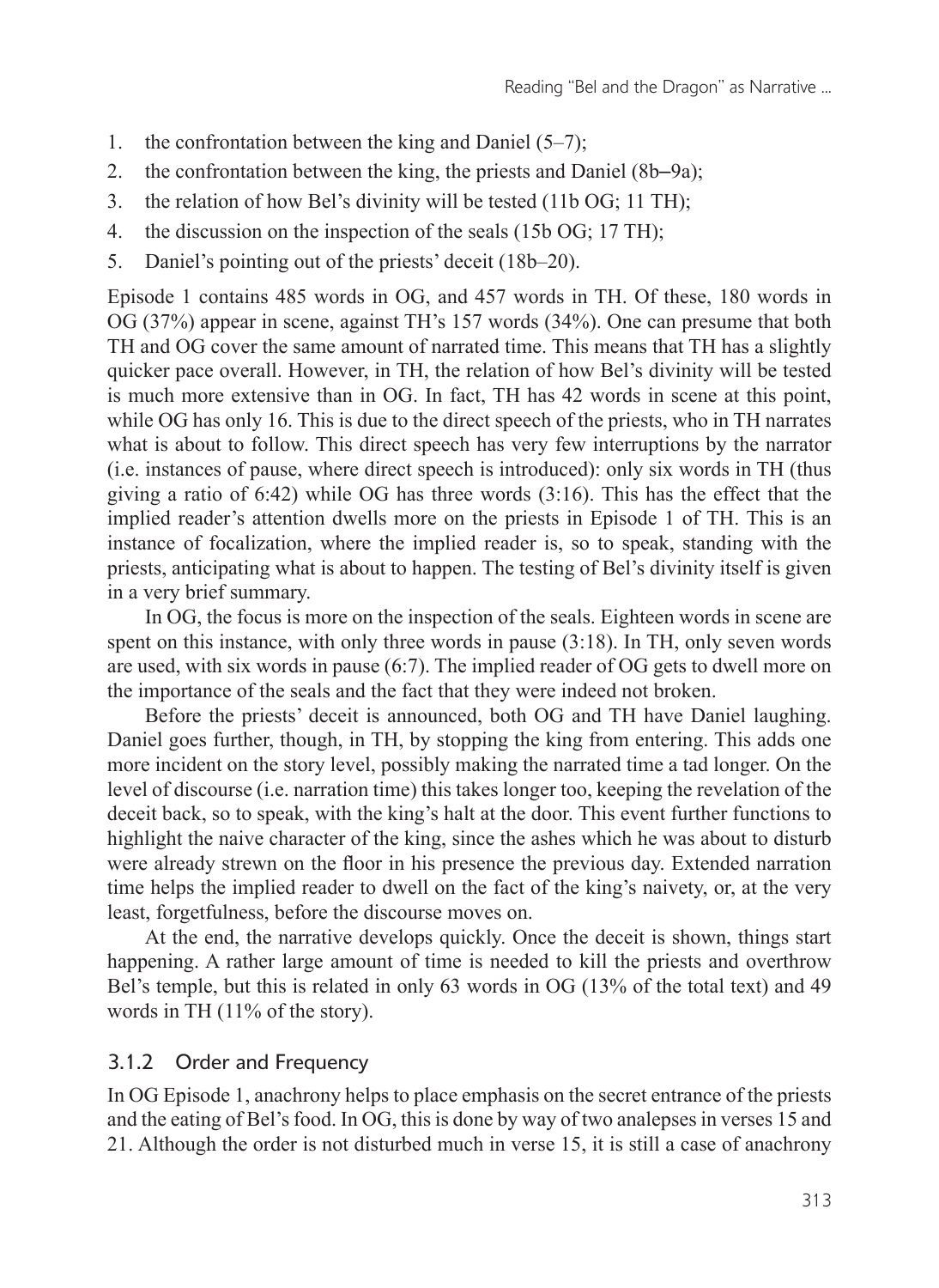since at the level of discourse, it is first stated that it was the next day (ἐγένετο τῆ ἐπαυριον) and only then that the priests came in through a secret entrance and ate and drank everything. This is necessary for the plot of the narrative, and can be classified as a *completing* analepsis, as it fills in a gap in the storyline. In verse 21, another analepsis reminds the implied reader of the priests' deceit.

Episode 1 of TH also contains cases of anachrony which place emphasis on the secret entrance of the priests. Reference is made to the habit of the priests to enter secretly and eat the food of Bel in verse 12. This iterative action can be taken as both analepsis and prolepsis. In TH, the event of entering and eating is related in the normal order of the storyline in verse 15, and then again referred to in verse 21 through an analepsis.

The death of the priests is referred to only two times in OG (verses 8 and 22). The reference in verse 22 is not as explicit: it is only stated that the king "handed them over to Daniel" (παρέδωκεν αὐτοὺς τῷ Δανιηλ). In stark contrast, TH explicitly refers to the priests' death four times (verses 8, 11, 22 and 28). The first two cases are embedded prolepses; one uttered by the king, the other by the priests themselves. The event itself is narrated in the correct order, and then an analepsis in TH Episode 3 again reminds the implied reader of their death. Related to this use of repetition and order to highlight the priests' death is the progression of the words used to describe the incident: ἀποθανεῖσθε ("you will die") – ἀποθανούμεθα ("we will die") – ἀπέκτεινεν ("he killed") – κατέσφαξεν ("he slaughtered").

#### 3.2 Episode 2

#### 3.2.1 Duration

Time slows down to scene only twice in this short episode, highlighting the following two points:

- 1. the confrontation between the king and Daniel (24–26);
- 2. Daniel's comment on the Babylonians' objects of reverence (27b).

OG's total words in this episode number 97, of which 35% occur in scene (34 words). TH has 94 words, of which 45% occur in scene (42 words). In the first confrontation between the king and Daniel, OG has a greater amount of pause related to scene – seventeen words of introduction to direct speech, while thirty words are used for the direct speech itself (thus, a ratio of 17:30); in TH, 38 words of scene are related to thirteen words in pause (13:38). In both versions, then, the pace slows down. In TH, the implied reader gets to hear more of what the characters themselves are saying, while in OG, the action is held back by description on the part of the narrator.

#### 3.2.2 Order and frequency

In both OG and TH, reference is made to the death of the dragon three times. First, Daniel promises that he will kill it (via embedded prolepsis in verse 25); second, it is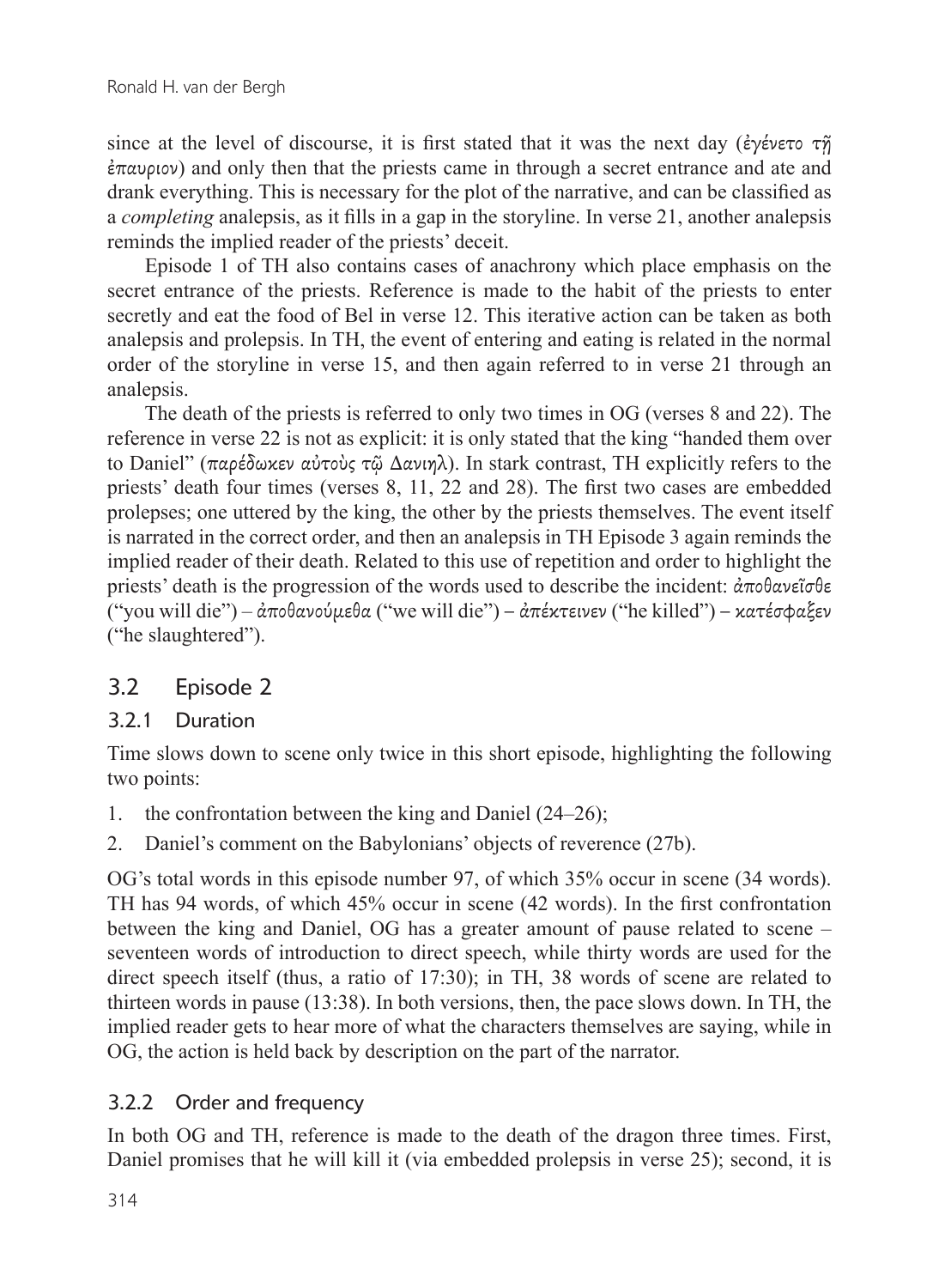killed (verse 27); third, the people say that the king has killed it (via embedded analepsis in verse 28 in Episode 3). Clearly, the death of the dragon is an important motif in the narrative.

### 3.3 Episode 3

Both OG and TH have 298 words in Episode 3. The amount of scene in the whole episode is also very close to each other – roughly about 31% (93 words in OG; 91 words in TH). Taking one's cue again from the difference between action in summary and descriptive pause and scene, the following pivotal points develop around places where the pace drops to scene:

- 1. the meeting of the Babylonians (28b);
- 2. in TH, the Babylonians confront the king (29);
- 3. in OG, the king gives Daniel over to destruction (30b);
- 4. the discussion between the Angel of the Lord and Habakkuk (34–35);
- 5. the discussion between Habakkuk and Daniel (37–38);
- 6. the king's exclamation (41).

The most salient difference in this episode is that in TH the meeting of the Babylonians and the subsequent confrontation with the king takes up a great amount of scene (28 words in TH; at this point in OG, only 16 words are used). This results in a longer pause before the action really starts to develop. In OG, however, the king immediately gives Daniel over for destruction.

The final point where the pace again slows to scene is a crucial part in the narrative. The exclamation of the king in verse 18 (OG μέγας ἐστὶν ὁ Βηλ καὶ οὐκ ἔστι παρ᾽ αὐτῷ δόλος; TH μέγας εἶ Βηλ καὶ οὐκ ἔστιν παρὰ σοὶ δόλος οὐδὲ εἷς) is repeated in verse 41 as the highlight of the narrative, but this time with the Lord as the subject instead of Bel (OG μέγας ἐστὶ κύριος ὁ θεός καὶ οὐκ ἔστι πλὴν αὐτοῦ ἄλλος; TH μέγας εἶ κύριε ὁ θεὸς τοῦ Δανιηλ καὶ οὐκ ἔστιν πλὴν σοῦ ἄλλος). Both exclamations in OG are in the third person, while both exclamations in TH are in the second person. The second exclamation forms a counterpoint to the first exclamation (Collins 1993:417). The king's understanding has reached its highest point!

#### 3.4 Time in the Narrative as a Whole

Of OG's total of 880 words, 307 words occur in scene (35%). For TH, 290 of 849 words are given in scene (34%). The narrative as a whole covers the same amount of time. Therefore, it looks as if the pace of both stories is about the same. However, in comparison, OG's pace seems to pick up towards the end, while TH slows down in the middle of the narrative, and then picks up again.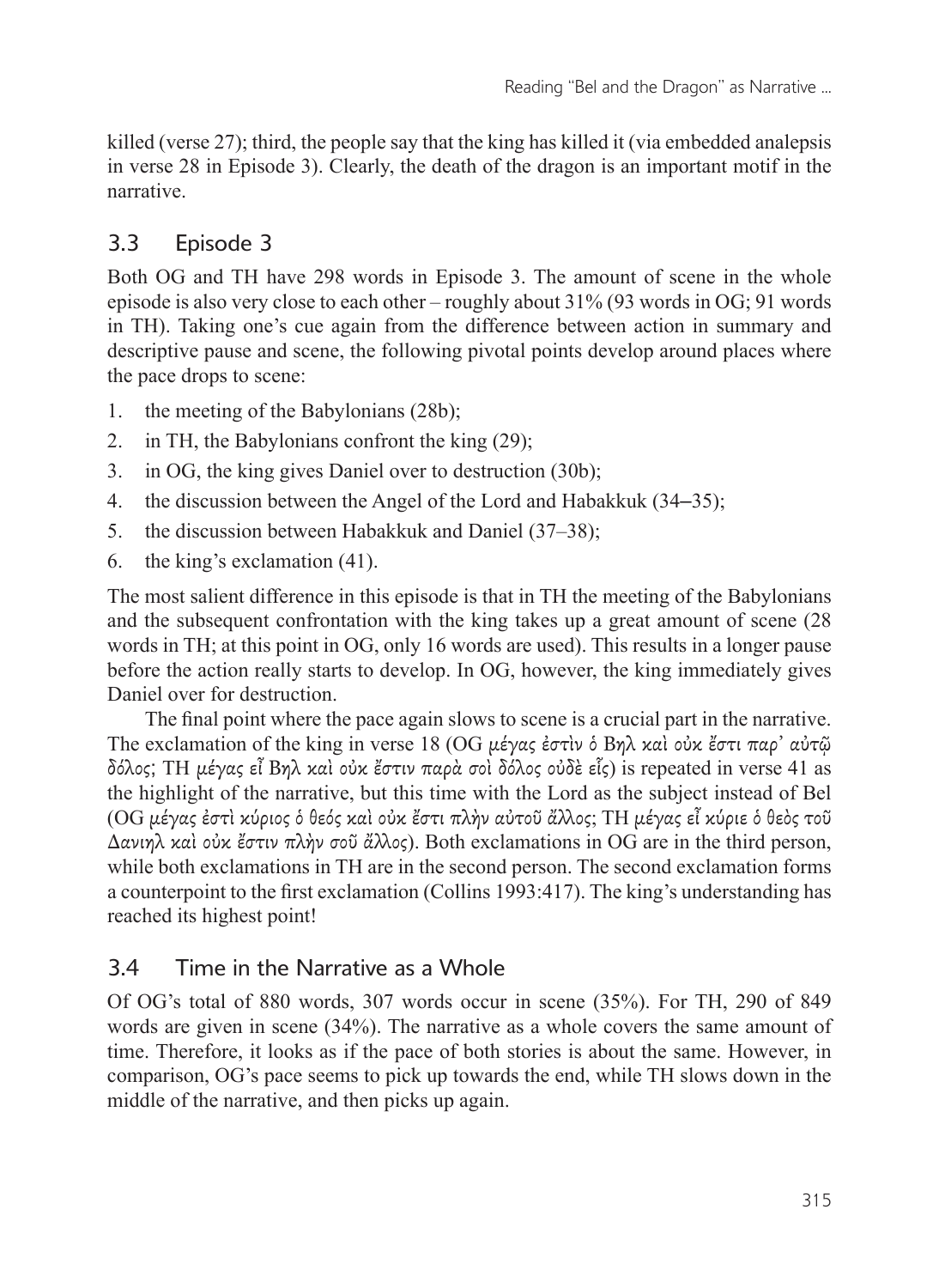## 4 Character

#### 4.1 Daniel

The differences on the plane of narrative between the two versions of *Bel and the Dragon* are clearly visible in the way the characters are portrayed. From the start, differences can be seen in the characterization of Daniel. In OG he is a priest, the son of Abal (verse 2). This fact is elided in TH, where instead he is introduced as more honoured than all his friends (ἔνδοξος ὑπὲρ πάντας τοὺς φίλους αὐτοῦ). Both versions thus establish that Daniel was an honoured man, yet each in its own way. This is also shown by the honourable position of being the "companion of the king" (συμβιωτής τοῦ βασιλέως). First impressions last; this is also true of narrative. The first direct speech of a character is therefore important. Daniel's first words in both versions establish him as a faithful follower of the Lord (verse 5). This is echoed by his last instance of direct speech, in which *he* proclaims the faithfulness of *the Lord* (verse 39).

All in all, Daniel plays a more central role in the basic plot in OG than in TH (contra Moore 1977:138). He is the one who suggests that the doors be sealed (verse 14): he is the one who points out the secret entrance to the king (verse 21); he is the one who kills the priests (verse 22). In TH, however, Daniel is clearly the one responsible for the destruction of Bel; in OG, this is a possibility, although it is more likely the king himself, since the three previous verbs undoubtedly have the king as subject (cf. Moore 1977:138). Nevertheless, Daniel's character is more rounded in TH. Twice he laughs before speaking (verses 7 and 19) while in OG he laughs but once (verse 19). His relationship with the king in TH is of such a kind that he is able to touch him and stop him from entering (cf. Moore 1977:132).

Daniel's character, although rounded, does not develop in either OG or TH. His character is static – he is, and remains, the "great non-conformist" (Hammer 1972:235).

#### 4.2 The King

The implied readers' first impressions of the king also differ with regard to the two versions. In TH, he is identified quite specifically: he is the Persian, Cyrus, who receives Astyages' kingdom. His first words set the scene for his character's development: initially, he is so devout a follower of the Babylonians' gods that he is unable to even comprehend why Daniel does not revere Bel (verse 5). This is emphasized in TH by the king's assumption that Daniel blasphemes against Bel (verse 8). His initial eulogy to Bel is also more prominent – and longer – in TH (verse 18).The king's last words trenchantly show his development: echoing his words in verse 18, he proclaims the Lord great and without parallel.

As Collins (1992:335) and Tilly (2007:43) note, the king is viewed as positive in both versions. In TH, however, the king is viewed in a slightly more positive light. The Babylonians has to force him to hand over Daniel (TH verse 29). He takes more strict action against Daniel's opposition (cf. ἀπέκτεινεν "he killed" – verse 22 in TH against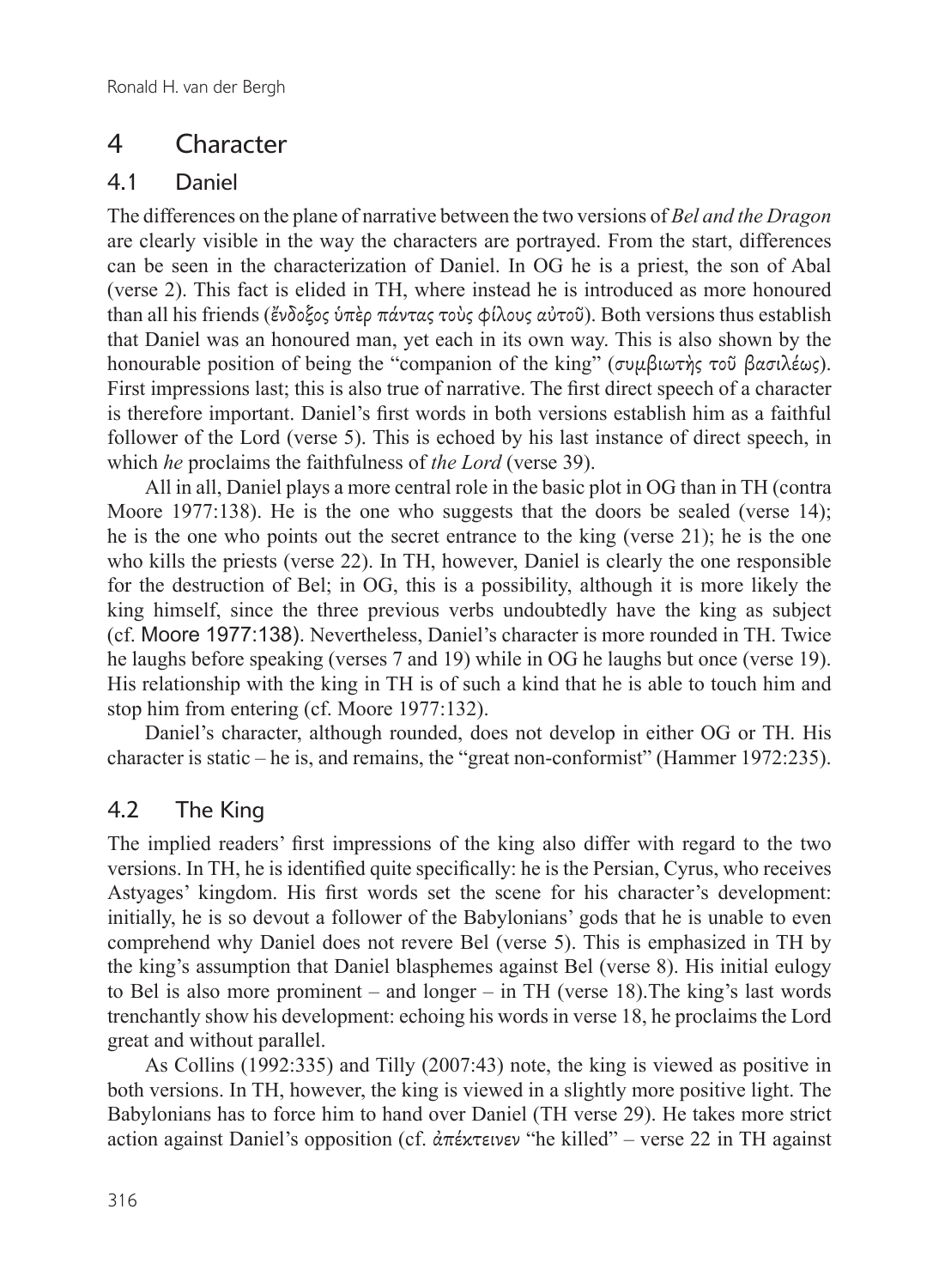OG's παρέδωκεν "he handed over"). Furthermore, in TH, Daniel is allowed to touch the king and stop him from entering (verse 19).

In an enlightening article, Claudia Bergmann (2004:268-269) notes the different verbs used to denote the eating of Bel. In the king's initial reference in OG, he uses δαπανάω (verse 6); Daniel answers by using βιβρώσκω ("eat" – verse 7), and later, he refers to the action as κατεσθίω ("devour" – verse 9). The king very courteously uses ἐσθίω ("eat" – verse 8) when he speaks to the priests; they, however, knowing the true secret of the food's fate, also use  $\kappa \alpha \tau \epsilon \sigma \theta$  (verse 8). In TH, the king immediately uses ἐσθίω ("eat") when speaking to Daniel (verse 6), but seems to be swayed by Daniel's answer, as he changes to κατεσθίω ("devour" – verse 8) when speaking to the priests. Once again, the king's positive attitude towards Daniel is emphasized more in TH.

#### 4.3 Bel

Bel functions as a character in the narrative, even though he is not alive. Devices of indirect characterization elucidate his character traits. This is done from the point of view of three characters: that of the king, Daniel and the narrator. The narrator, who has an authoritative voice2 in *Bel and the Dragon*, describes him from the start as an εἴδωλον (verse 3). Daniel, who also proves to be a trustworthy source, describes him as being clay inside and bronze outside, and not able to eat (or drink – TH) (verse 7). The initial opinion held by the king is that he is a god – in TH, a "living" god (verse 6). According to the king in TH, it is also possible to blaspheme against him (verse 8). This makes for a more stark contrast in TH with the Lord, who is also depicted as a "living God" (see the discussion on God's character below), and sets the stage for a more poignant revelation at the end of the narrative.

Reference to Bel's act of eating – and the amount of food he 'consumes' – also helps to shape his 'character'. The four words used to denote the "eating" done by Bel "leaves the [implied] reader with the impression that Bel's "eating" is indeed unusual" (Bergmann 2004:269). The most common word (in both OG and TH) to describe Bel's eating is κατεσθίω ("devour") – however, this is always done in direct speech and *never* by the narrator. The word stresses the animal-like quality of Bel. The narrator, however, never refers to Bel's eating, as Bel never truly does eat.

The amount of food spent on Bel differs in each version. In OG, it is twelve measures of flour, four sheep and six measures of oil (σεμιδάλεως ἀρτάβαι δέκα δύο καὶ πρόβατα τέσσαρα καὶ ἐλαίου μετρηταὶ ἕξ – verse 3). In TH, it is also twelve measures of flour, but forty sheep and six measures of wine (σεμιδάλεως ἀρτάβαι δώδεκα καὶ πρόβατα τεσσαράκοντα καὶ οἴνου μετρηταὶ ἕξ – verse 3). If, as Hammer (1972:238) notes, the "text ... emphasizes the enormous amount of food and drink supposedly consumed by the idol ..." this is even more the case in TH.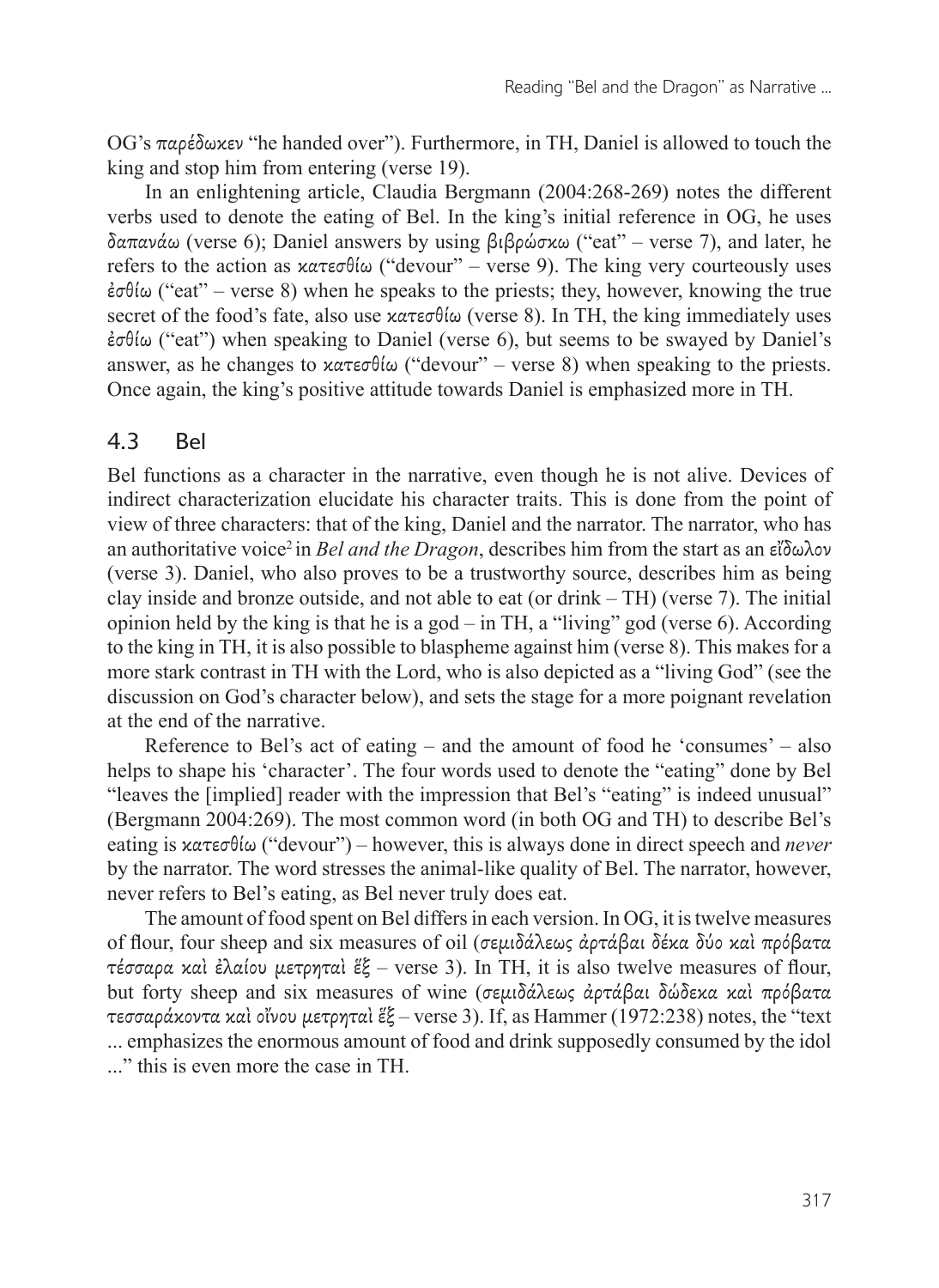### 4.4 The Babylonians

The first hint of characterisation of the Babylonians is their worship of the idol, Bel. Likewise, the second direct reference to οἱ Βαβυλώνιοι in both OG and TH is their worship of the Dragon. In TH, this exact group is also the opponents in the third episode, called so by name (οἱ Βαβυλώνιοι – verse 28). In OG, it is οἱ ἀπὸ τῆς χώρας πάντες ("everyone from the country" – verse 28) and ὁ ὄχλος τῆς χώρας ("the crowd of the country" – verse 30) who are the antagonists in Episode 3. One can assume that they are the same group as those first referred to in OG as the worshippers of Bel and the Dragon – namely, the Babylonians.

This group of people remains static throughout the narrative, showing no sign of development. The Babylonians are rather flat characters; they remain the opponents of Daniel and, later, the king, right to the end of the narrative. The OG has them oppose Daniel more than TH (but cf. Haag 1993:95). Apart from the (reliable) narrator's comment that they conspired against Daniel (verse 28; in TH it is against the king!), the OG narrator also informs the reader that Daniel was to be thrown in the pit so as to not have a burial (verse  $31$ ) – a terrible fate according to the belief system of the Ancient Near East! Ironically, a part of this group meets their fate in exactly this way (verse 42).

### 4.5 The Priests

The priests' first direct speech in OG is a blatant lie (verse 8). In TH, it is a command – or at least, a description of what is about to happen (verse 11). Apparently, the priests have more authority in TH – even more so if the genitive in verse 8 is constructed to mean that the priests are those of the king (ὁ βασιλεὺς ἐκάλεσεν τοὺς ἱερεῖς αὐτοῦ). However, in OG, some of the priests add their seals to the door (verse 14), while in TH, it is the king's seal alone which safeguards the temple (verse 11). This sets the scene in OG for Daniel to address the priests as "men, priests" (ἄνδρες ἱερεῖς – verse 15); a statement which is echoed in the denouement in verse 20, where the king sees the footprints of "*men* and women and children" (ἀνδρῶν καὶ γυναικῶν καὶ παιδίων).

Since Daniel is named as a priest in OG, the conflict is between the "priests of rival religions" (Collins 1992:336), while this is not the case in TH.

### 4.6 The Dragon

The Dragon is a flat character in both narratives. Its only purpose is its inability to distinguish between edible and inedible food (cf. Collins 1993:414). In TH, the narrator describes it as being "big" ( $\mu \neq \gamma \alpha \varsigma$  – verse 23). The king describes it in both versions as a "living god" – this is more effective in TH, since there it is in contrast with Daniel's description of the Lord as a "living God".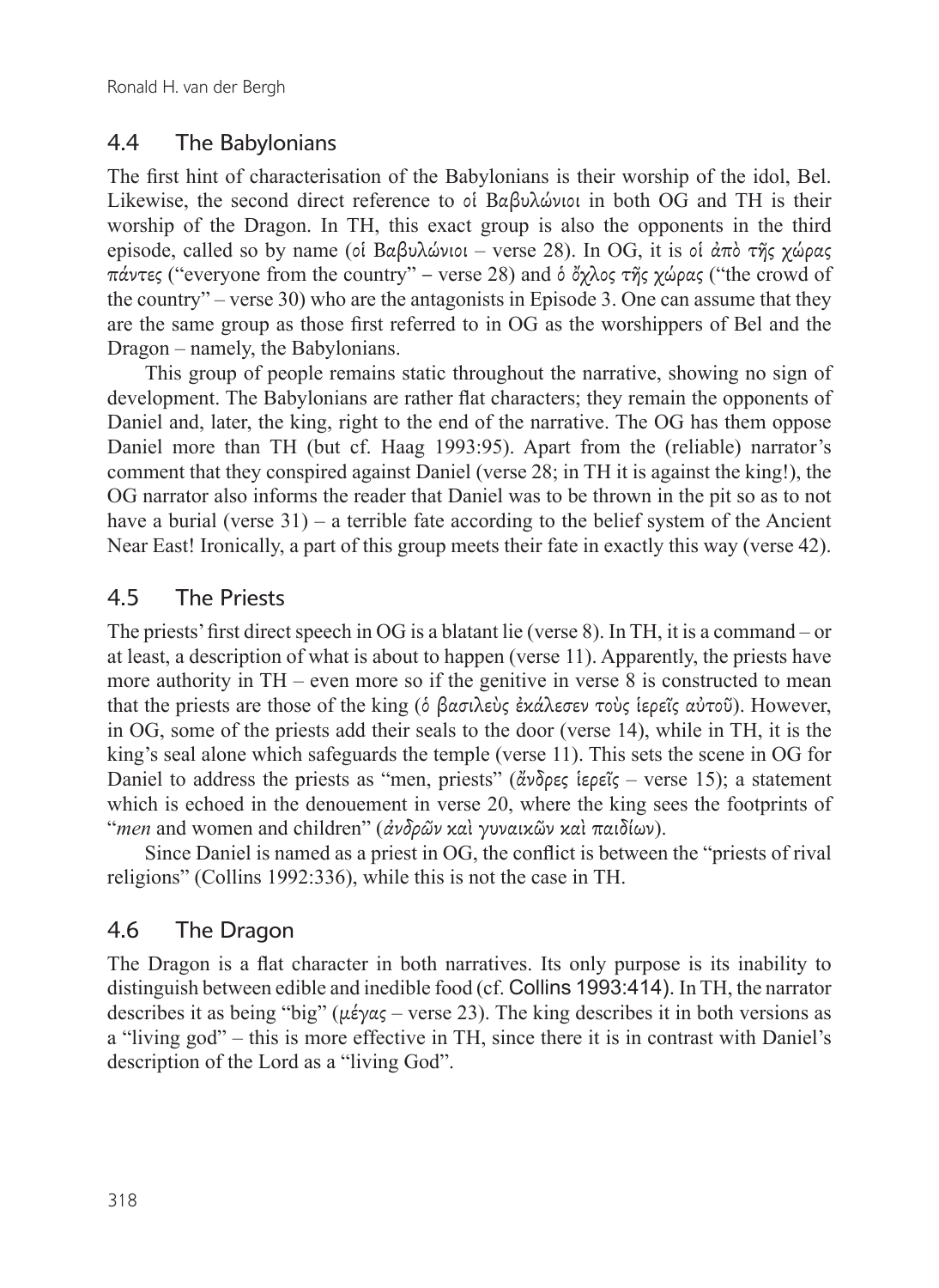### 4.7 Habakkuk

In OG, Habakkuk is already named in the introduction. This gives him a more prominent place in OG from the start. Of course, this device also serves as a type of *inclusio*. He is not introduced again at the start of Episode 3 in OG. Habakkuk is described as the Son of Jesus of the tribe of Levi (verse 1 - OG). In TH, he is introduced in verse 33 as a prophet in Judaea. Although not explicitly called a prophet in OG, one can deduce from the fact that the whole narrative is ἐκ προφητείας Αμβακουμ ("from the prophecies of Habakkuk") that he is indeed a prophet. This is in step with the function of Habakkuk in both narratives: he merely serves as a conduit for God's plan (cf. the reference to God who "sent" (ἀπέστειλεν) the food in verse 37). In fact, Habakkuk's first words in both OG and TH are addressed to the Lord, and serve to confess his ignorance of Babylon and the pit. He receives no answer, but is taken to the pit without further ado – to do God's work. Habakkuk is the only (named) kinsman of Daniel in the narrative, and in both OG and TH, the narrator goes "to great lengths to portray Habakkuk's preparation of the meal and Daniel's consumption of it in such a way that there is no longer any doubt that the two of them are the most advanced and cultured personalities in the story" (Bergmann 2004:275).

Habakkuk's character is not that well defined, and can be described as rather flat. Although he "is only a minor character in the overall [narrative] ... he becomes an important mediator ... " (Bergmann 2004:274), at least with respect to the motif of eating which pervades the narrative.

### 4.8 The Angel of the Lord

The Angel of the Lord receives no introduction in the narrative. His appearance is without prior warning (verse 34). The Angel announces his commission from the Lord God in OG, but in TH, his first direct speech towards Habakkuk is a command. The Angel of the Lord is an interesting character as he can seemingly move across space in a very short distance of time, unlike humans. However, he is depicted as a flat character. His only function in the narrative is to convey Habakkuk, a prophet (OG) or an inhabitant of Judah (TH) to Babylonia in order to feed Daniel.

### 4.9 The Lord

The Lord is mostly described indirectly in both OG and TH. According to Daniel, whose voice is reliable, he is "the Creator of the heaven and the earth, having dominion over all flesh". In OG, he is repeatedly called κύριος (δ θεός) by the narrator (verses 4 and 39), Daniel (verses 5, 7 and 38), the Angel of the Lord (verse 34), Habakkuk (verses 35 and 37) and finally, the king (verse 41). In TH, he is called θεός (ζῶν) by the narrator (verse 4), Daniel (verses 5, 25 and 38), Habakkuk (verse 37) and the king (verse 41). He is also called κύριος in TH (verses 25, 35 and 41), but this occurs far less.

In both accounts, Habakkuk describes the food as "sent by God". He is painted as mindful of those who love him: in TH, this occurs in a speech by Daniel (who is a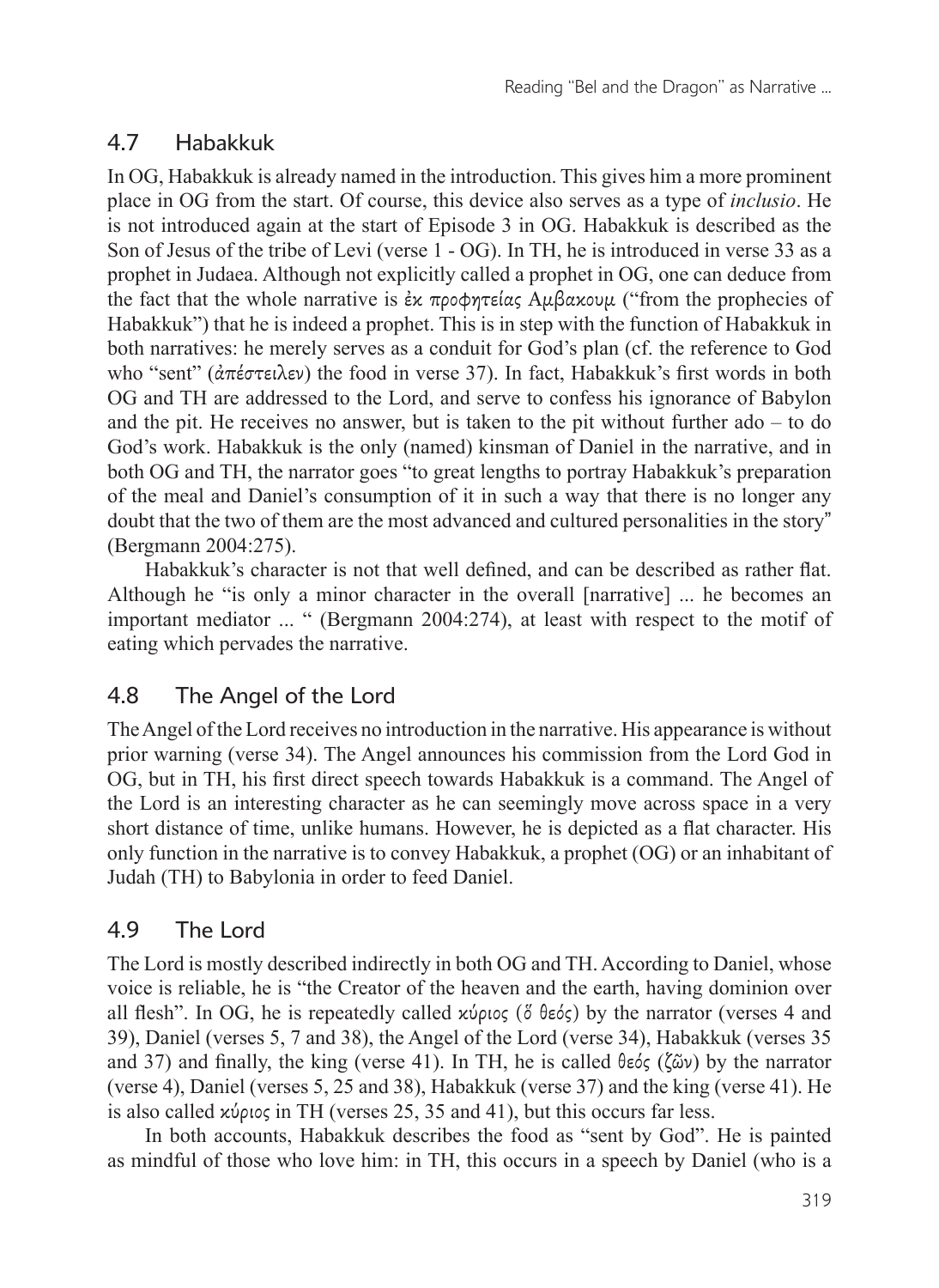reliable voice!), while in OG this is in a speech by Daniel *and* the narrator. Thus, while TH has a little more emphasis on the fact that God is alive, OG focuses on the fact that he is mindful of those who love him.

#### 4.10 Minor Characters

A few minor characters also make their appearance in *Bel and the Dragon*. The first of these, only in TH, is Astyages, whose only purpose is to die. TH also has more appearances of the priests' wives and children (verses 9, 15, 20 and 21, against OG's verses 9 and 20). More emphasis is placed on the complete and utter destruction of the whole household of those who oppose Daniel (and the Lord). (This is in concert with the more explicit reference to Bel's temple being overthrown in TH verse 22). The difference in the king's speech in verse 20 (in both versions) is also noteworthy – instead of using the term τέκνον for the children, as the narrator does, he describes the footsteps as that of παιδία. TH has no reference whatsoever to those "with Daniel" (τοὺς παρ' αὐτοῦ - OG verse 14), while OG has two references to this group of people (verses 9 and 14). TH, thus, has a sharper focus on Daniel himself as the one who outsmarts the priests.

Two more groups of characters should be noted. The first is an *en passant* reference to the bodies being fed to the lions – if this group serves as characters at all. Worthy of note, however, is the difference in designation between the two versions: in OG, theses bodies are described as being "condemned to death" (ἐπιθανατίων – verse 31), while in TH they are merely described as bodies. This heightens the awareness of Daniel's sentence as a *death* sentence in OG.

## 5 Space

Differences in the use of and reference to space in the two versions are quite evident. Each version has a preference for a specific type of movement in narrative space. TH uses ἔρχομαι ("come"); the word itself occurs six times and four times it is used in cognate forms. OG does not use this word – there are only three instances where cognate forms occur. In contrast, OG uses the word  $\ddot{\alpha}\gamma\omega$  ("lead") three times, while this word does not occur in TH at all.

In general, OG is more specific with reference to space. For instance, in verse 18, the table is explicitly called "empty" (τὰς τραπέζας κενάς) in OG, while this is never mentioned in TH. This specificity can also be seen in references to the temple of Bel. In both OG and TH, the temple is described with various terms. In OG, one finds five terms: τοῦ ἱεροῦ (verse 8), τὸ εἰδώλιον (verse 10), τοῦ ναοῦ (verse 14), τὸν τόπον (verse 15), and τοῦ Βηλίου (verse 22). Of these five terms, at least two, ναός and τόπος, clearly refer to the inner sanctuary of the temple. TH describes the temple with only three terms: τὸν οἶκον τοῦ Βηλ (verse 10), τὸν ναὸν (verse 14) and ἱερὸν αὐτοῦ (i.e. of Bel – verse 22). The distinction between the temple as a whole and the inner sanctuary is also clear, as ναός refers to the latter.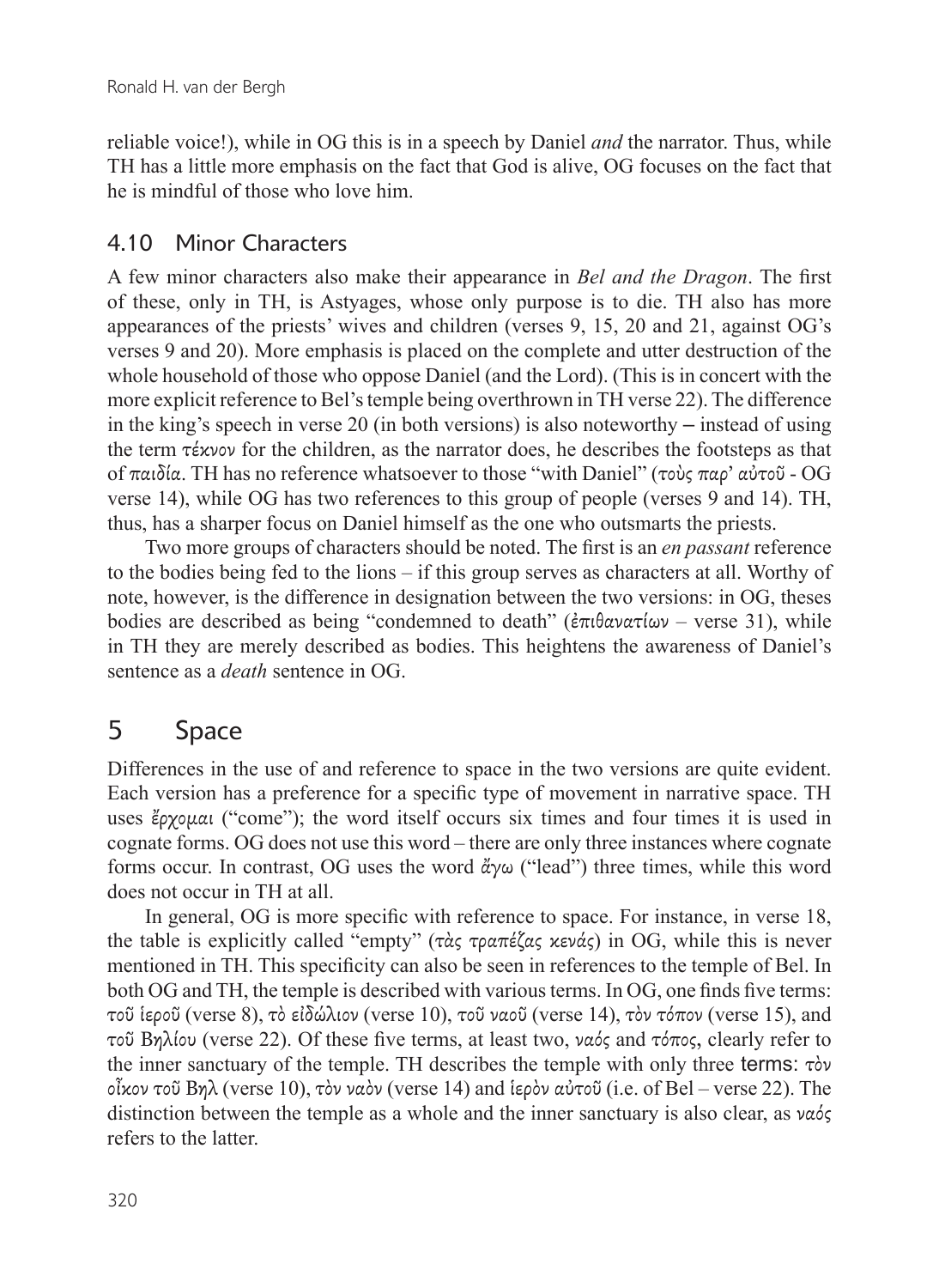Another interesting difference between OG and TH concerns the word  $\dot{\epsilon} \mu \beta \dot{\alpha} \lambda \lambda \omega$ . This verb occurs three times in OG, but only twice in TH. In both OG and TH it is used for the action of throwing someone into the pit – with harmful intent, of course. In OG, however, the same word is used when Daniel throws his concoction into the mouth of the Dragon. This reinforces the pattern which is established with regard to the motif of eating in the narrative (cf. Bergmann 2004). This motif is also strengthened in OG by the fact that the Babylonians are eaten "before Daniel" (ἐνώπιον τοῦ Δανιηλ – verse 42) by the lions, while the food and wine prepared for Bel is placed "before Daniel and the king" (ἐνώπιον τοῦ βασιλέως καὶ τοῦ Δανιηλ – verse 12). This is not the case in TH, where the only other reference to "before the king" (ἐνώπιον τοῦ βασιλέως) is in verse 14, where the ashes are strewn in the temple sanctuary. The placing of the food is also described more vividly in OG with the use of chiasm (παρετέθη ... ἐνώπιον τοῦ βασιλέως καὶ τοῦ Δανιηλ ... παρετέθη τῷ Βηλ – verse 11). This conjures up the idea that the food is placed *between* the king and Daniel on one side and Bel on the other.

In two cases, however, TH has more to say about space than OG. In the latter, there is no direct reference to where the secret entrance is located. In TH, it is very clearly placed *under* the table (ὑπὸ τὴν τράπεζαν – verse 12). Nevertheless, it is implied in the denouement of Episode 1 in OG (verse 21) that the secret entrance led to the house of the priests (the party seemingly moves from the priests' house directly to the temple through the secret entrance), while nothing to this effect is mentioned in TH. In fact, the implied reader of TH might easily surmise that the entrance is pointed out by the priests from the inside of the temple.

The second case where TH is more specific concerning space is in the direct reference to Judah in verse 33. In OG, it is clear that it is *not* Babylonia, but the exact place is not named. That Judah is named in TH is an important aspect of the narrative, since this places emphasis on the fact that it is the Lord who intervenes – taking someone from his "holy land" to feed Daniel in Babylonia.

### 6 Conclusion

A comparison of the Old Greek version with that of Theodotion using narrative theory clearly shows differences between these two texts. Some of these differences are but minor divergences; others, such as TH's preoccupation with the death of the priests against OG's nearly not mentioning this point, has a big impact on the way the narrative should be read. Although some differences could more easily be uncovered without the help of narratology, others, such as the differences in pace between the two narratives and instances of direct speech versus summary would only be seen and appreciated with difficulty. Differences in character – for instance, Daniel being more rounded in TH, but seemingly more active in OG – would also possibly be overlooked. The same argument pertains to the use of space in both narratives; through the use of narrative theory, one can clearly see that OG has more interest in the space in which the narrative is set. These facts are useful on their own, as they help the exegete to better understand the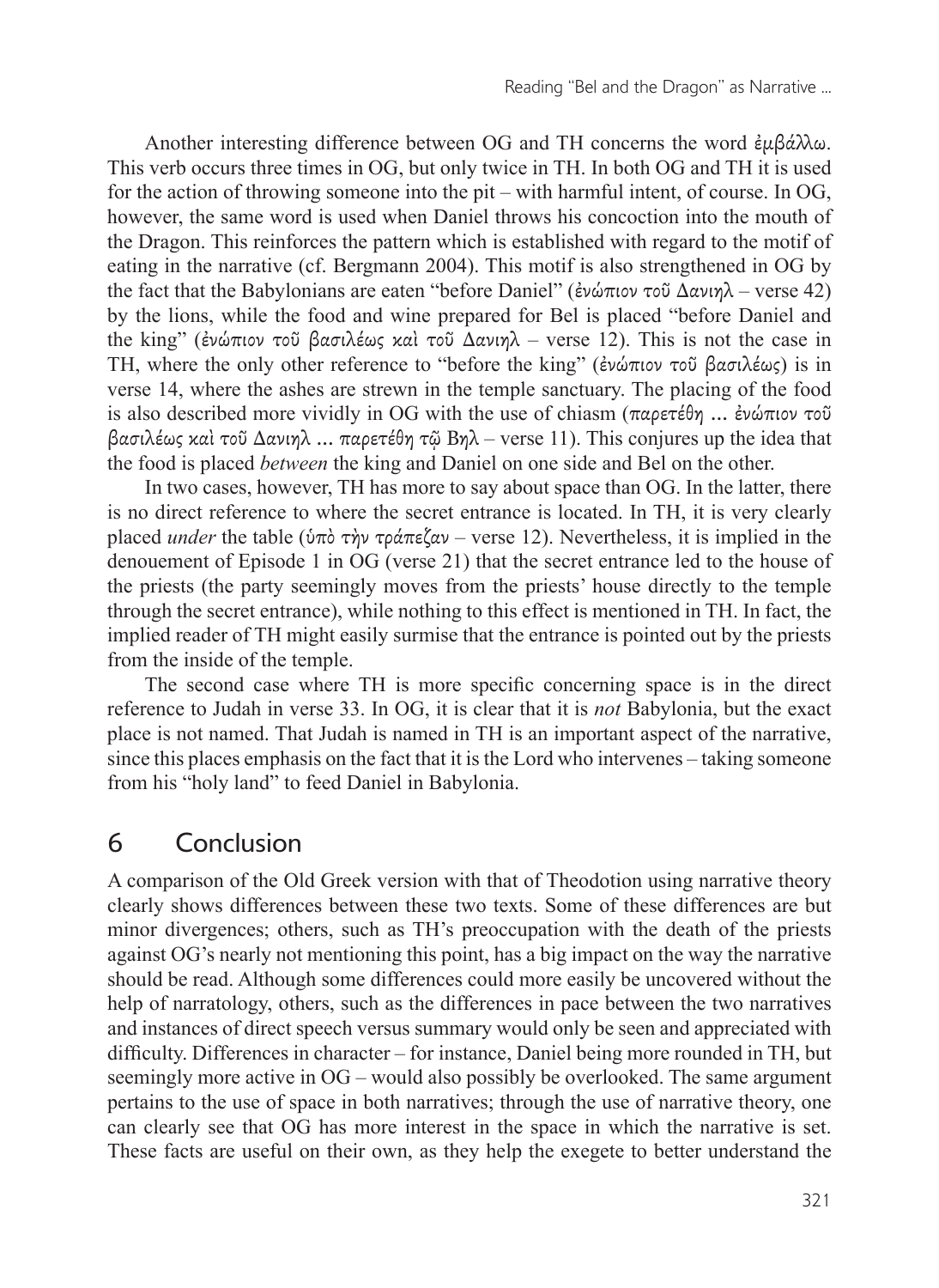narrative of *Bel and the Dragon* in its different versions. However, it is also helpful for other disciplines more focused on diachronic research, such as the translation technique underlying the translation of the Hebrew Scriptures into Greek. Although narratology might be in some sort of identity crisis, the long road it has traveled until today has not been in vain.

## **NOTES**

- 1 The versions used are those printed in the edition of Rahlfs (1935).
- 2 In general, the point of view of biblical narrators can be described as authoritative. For some examples where this is not the case, see Chrisholm (2002), especially page 404.

### BIBLIOGRAPHY

Alter, R. 1981. *The art of biblical narrative*. New York: Basic Books.

Bar-Efrat, S. 1989. *Narrative art in the bible*. Sheffield: Almond Press.

- Bergmann, C. 2004. The Ability/Inability to Eat: Determining Life and Death in *Bel et Draco*. *Journal for the Study of Judaism in the Persian, Hellenistic and Roman Period* 35(3):262–283.
- Brink, A. P. 1987. *Vertelkunde: 'n Inleiding tot die Lees van Verhalende Tekste.* Pretoria: Human & Rousseau.
- Brink, I. A. 2005. *Die Jobdrama: 'n Narratologiese Ondersoek van die Boek Job*. University of Pretoria: Unpublished doctoral thesis.
- Chatman, S. 1978. *Story and discourse: Narrative structure in fiction and film.* Ithaca: Cornell University Press.
- Chatman, S. 1990. What Can We Learn from Contextualist Narratology? *Poetics Today* 11:309–328.
- Chrisholm, R. B. 2002. A Rhetorical Use of Point of View in Old Testament Narrative. *Bibliotheca Sacra* 159(636):404–414.
- Collins, J. J. 1992. "The King has Become a Jew." The Perspective on the Gentile World in Bel and the Snake. In *Diaspora Jews and Judaism: Essays in Honor of, and in Dialogue with, A. Thomas Kraabel*, edited by R. S. MacLennan & J. A. Overman, 335–345. Atlanta: Scholars Press.
- Collins, J. J. 1993. *Daniel*. Minneapolis: Fortress Press.
- De Villiers, G. G. 2004. *Understanding gilgamesh: His world and his story*. University of Pretoria: Unpublished doctoral thesis.
- Doran, R. 1986. Narrative Literature. In *Early Judaism and its modern interpreters*, edited by R. A. Kraft & G. W. E. Nickelsburg, 287–310. Atlanta: Scholars Press.
- Fokkelman, J. P. 1999. *Reading biblical narrative: An introductory guide*. Louisville: Westminster John Knox Press.
- Genette, G. 1980. *Narrative discourse*. Oxford: Basil Blackwell.
- Haag, E. 1993. *Daniel*. Würzburg: Echter Verlag.
- Hammer, R. J. 1972. The Apocryphal Additions to Daniel. In *The shorter books of the apocrypha: Tobit, Judith, rest of Esther, Baruch, letter of Jeremiah, additions to Daniel and prayer of Manasseh*, edited by J. C. Dancy, 210–241. Cambridge: Cambridge University Press.